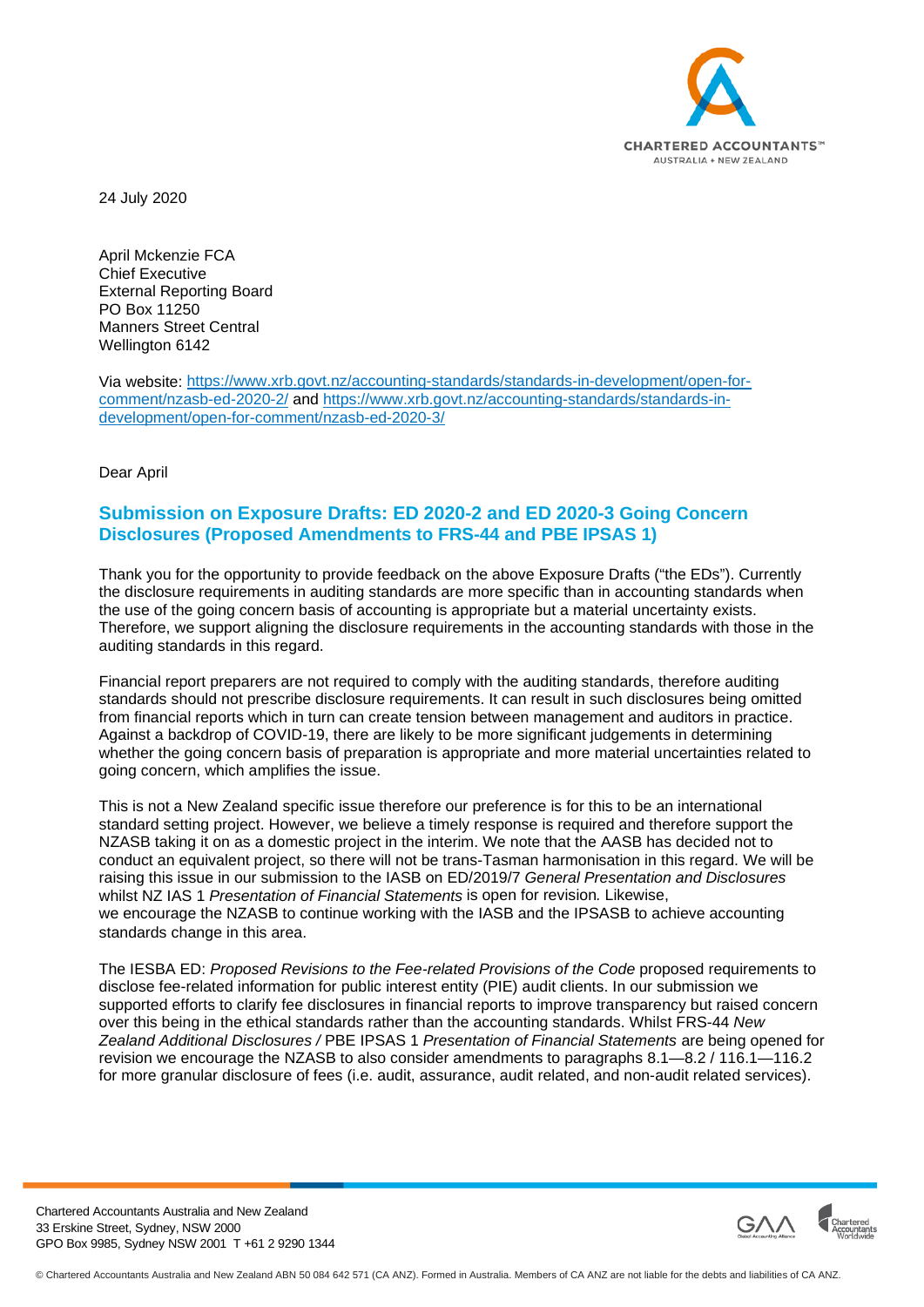Appendix A contains our responses to the specific questions raised in the ED. Appendix B provides information about Chartered Accountants Australia and New Zealand (CA ANZ). If you have any questions about our submission, please contact Amir Ghandar, Assurance and Reporting Leader at [Amir.Ghandar@charteredaccountantsanz.com.](mailto:Amir.Ghandar@charteredaccountantsanz.com)

Yours sincerely

**Amir Ghandar FCA** Leader, Reporting and Assurance Chartered Accountants Australia and New Zealand

**Simon Grant FCA** Group Executive, Advocacy and Professional **Standing** Chartered Accountants Australia and New Zealand



charteredaccountantsanz.com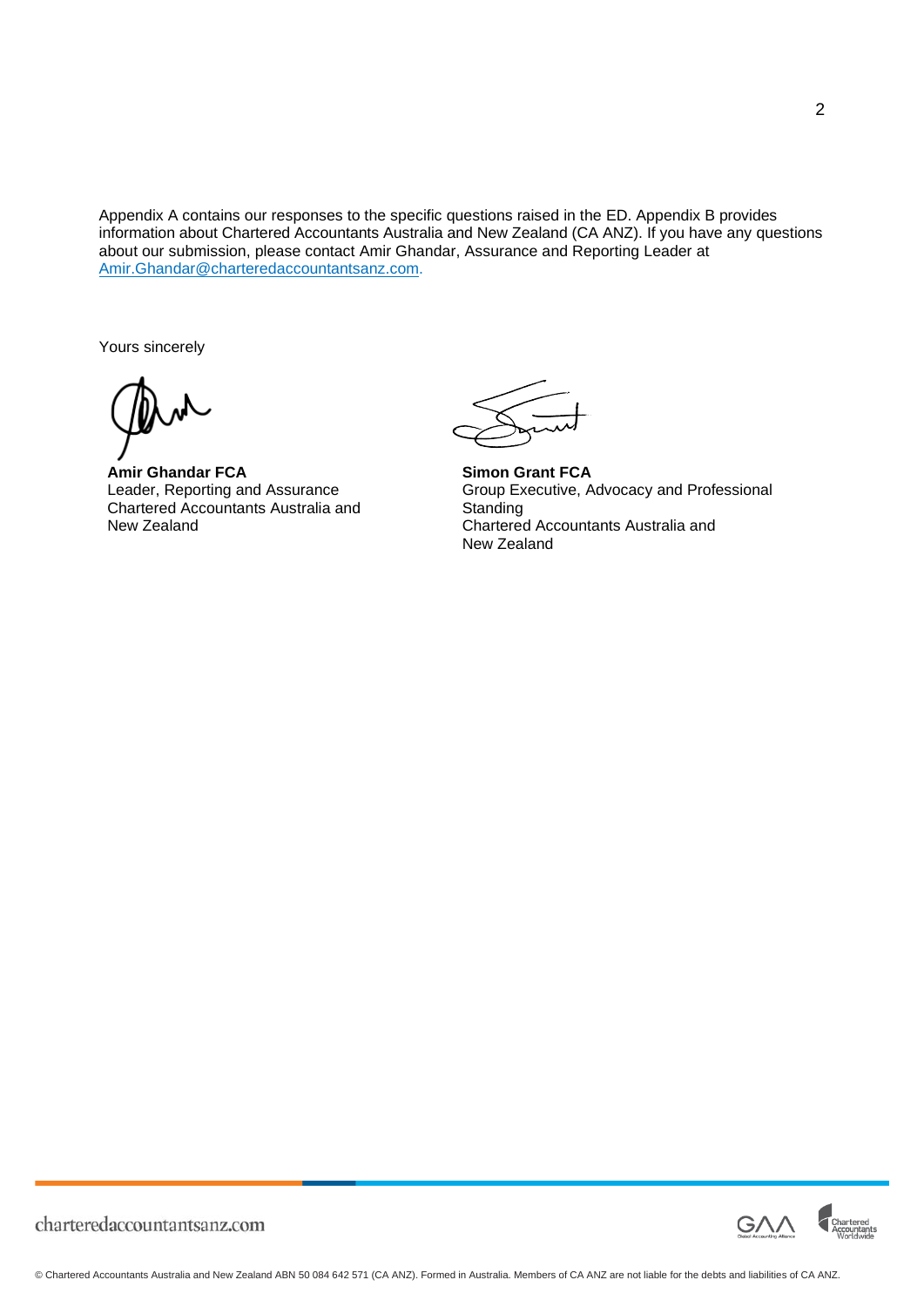## **Appendix A**

### Responses to specific questions

#### **1. Do you agree with the proposal to introduce more specific disclosure requirements when the going concern assessment has involved the consideration of material uncertainties? If you disagree, please explain why.**

Proposed paragraphs 12A.1 / 41.1 would apply in situations where events or conditions are identified that may cast significant doubt on the entity's ability to continue as a going concern, and a material uncertainty does exist, but the use of the going concern basis of accounting is appropriate.

The proposed paragraphs are based on paragraph 19 of ISA (NZ) 570 (Revised) *Going Concern* which does prescribe specific disclosure requirements. Therefore, we agree with this proposal. However, it is not clear what "significant doubt" means or how it differs from "material uncertainty". We encourage the NZASB to explore alternative terminology related to the application of significant judgement in forming a view that there is a material uncertainty.

**2. Do you agree with the proposal to introduce more specific disclosure requirements when the going concern assessment has led to the conclusion that there are no material uncertainties, but significant judgement has been applied in reaching that conclusion? If you disagree, please explain why.**

Proposed paragraphs 12A.2 / 41.2 would apply to situations where events or conditions are identified that may cast significant doubt on the entity's ability to continue as a going concern, but the use of the going concern basis of accounting is appropriate. However, there is no indication that they would only apply to situations where the conclusion is that a material uncertainty does *not* exist. So, as currently drafted, they would apply alongside proposed paragraphs 12A.1 / 41.1 when a material uncertainty does exist, as well as in isolation when a material uncertainty does not exist. It is not clear whether the intention is for the two proposed paragraphs to be mutually exclusive. Given significant judgement would be applied in reaching a conclusion as to whether a material uncertainty does *or* does not exist, we do not believe the two proposed paragraphs should be mutually exclusive.

The proposed paragraphs are based on paragraph 20 of ISA (NZ) 570 (Revised) *Going Concern* which states *"in view of the requirements of the applicable financial reporting framework, the financial statements provide adequate disclosures about these events or conditions"*. In our view, the auditing standard does not prescribe specific disclosure requirements. Likewise, we do not believe proposed paragraphs 12A.2 / 41.2 introduce more specific disclosure requirements in the accounting standard. They appear to serve as a reminder that the existing disclosure requirements in paragraphs 122 and 125 of NZ IAS 1 *Presentation of Financial Statements* / paragraphs 137 and 140 of PBE IPSAS 1 *Presentation of Financial Statements* apply in the context of making the going concern assessment. Therefore, we are not convinced that these proposed paragraphs add value.



charteredaccountantsanz.com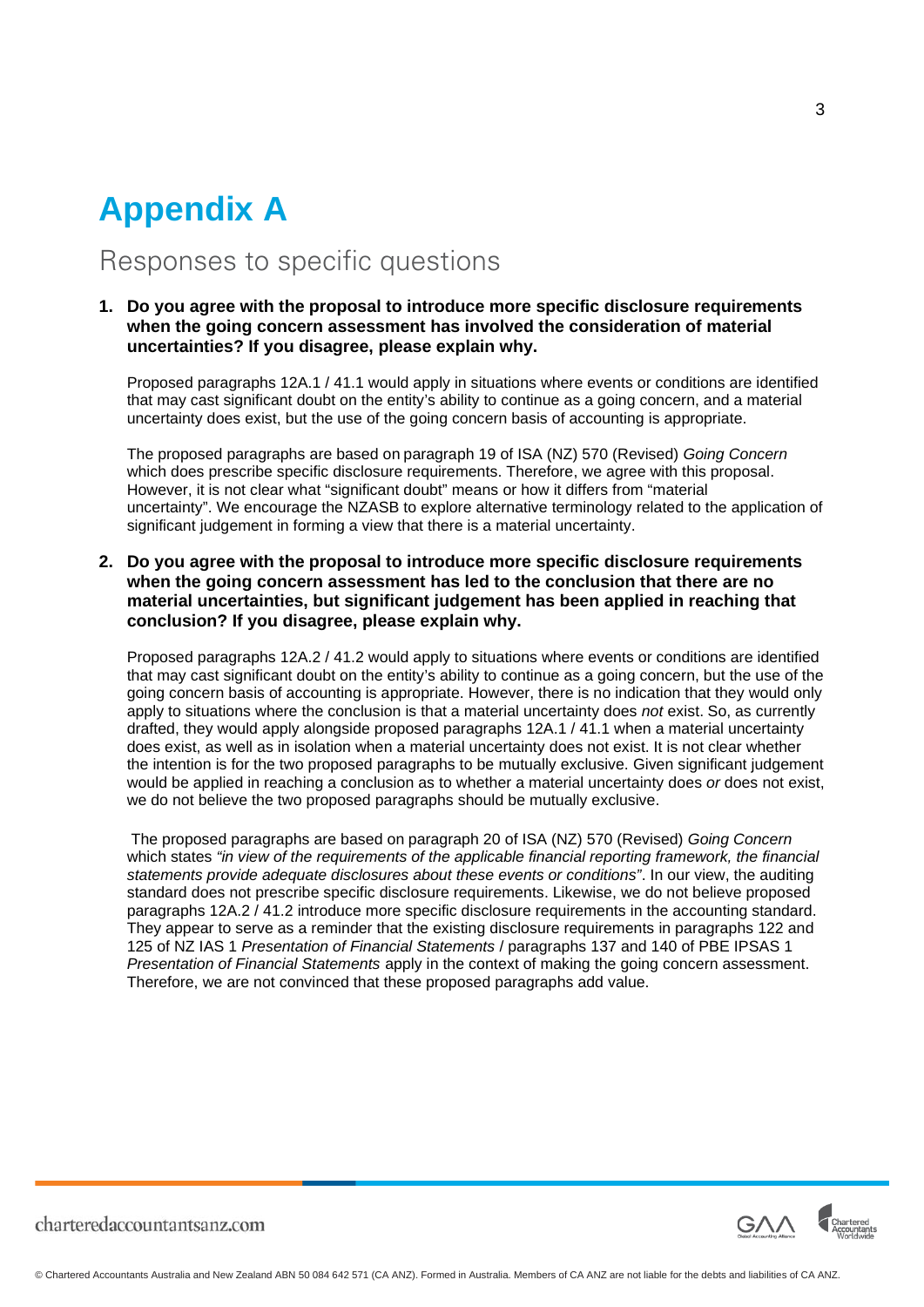**3. Do you agree with the proposed effective date of the amendments? If you disagree, please explain why.**

We agree with the proposed effective date of the amendments being accounting periods ending on or after 30 September 2020, with early adoption permitted.

**4. Do you agree that there should be no disclosure concessions for Tier 2 entities due to the pervasive nature of the going concern assessment?**

We agree that there should be no disclosure concessions for Tier 2 entities as the requirements in the auditing standards are the same regardless of what tier the entity reports under.

**5. Are there any other issues in relation to going concern disclosures that you would like to be considered in the future?**

We have no other issues in relation to going concern disclosures to raise at this time.

#### **6. Do you have any other comments on the proposals in this ED?**

We have no further comments.